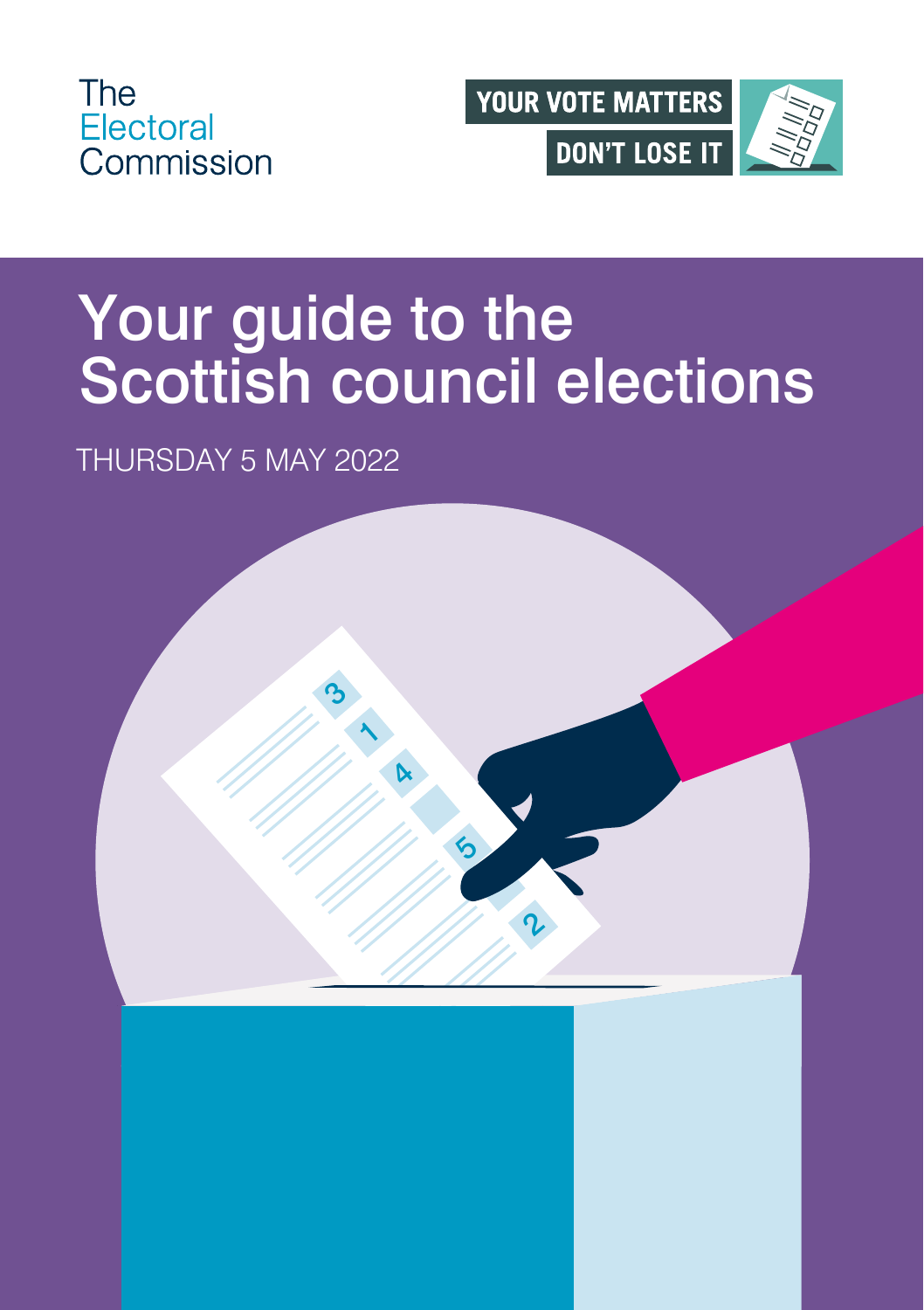**On Thursday 5 May 2022, council elections are taking place across Scotland.** 

**In this election you vote using numbers on the ballot paper.** 

**This booklet will explain what you need to know before the election, and how you can find further information.**

This information is correct at the time of print on 1 February 2022. For the latest information about the elections and Covid-19 safety measures, go to **[electoralcommission.org.uk/voter](https://www.electoralcommission.org.uk/i-am-a/voter)** or contact your council.

## How do I register to vote?

To vote in this election, you must be registered to vote by midnight on **Monday 18 April 2022**. If you're not already registered to vote, it's important that you register as early as possible in case your local electoral registration office needs to check any details with you.

 If you've never registered or have recently moved to a different address, register to vote online at **[gov.uk/register-to-vote](http://gov.uk/register-to-vote)** or call **0800 3 280 280** for more information.

If you have recently received a poll card at your current address, you are registered to vote and do not need to register again.

If you are unsure whether you are registered to vote, contact your local electoral registration office.

> [To find the contact details for your local electoral registration office,](http://electoralcommission.org.uk/voter)  visit **electoralcommission.org.uk/voter**

## Can I vote in this election?

You can vote in this election if you are registered to vote in Scotland and will be aged 16 or over on Thursday 5 May 2022.

You must also be either:

- a British or Irish citizen, or
- a Commonwealth or European Union citizen, or any other foreign national who has permission to enter or stay in the UK, or who does not need such permission

British citizens living overseas can't vote in Scottish council elections.

## What am I voting for?

When you vote in this election, you are voting for candidates who are standing to be elected as councillors. Elected councillors will represent you on your local council. Local councils are responsible for making decisions about how money is spent to provide local public services.

These include:

- education
- social care
- housing
- roads and public transport
- the environment
- leisure and library services
- cultural services
- waste management

Each council in Scotland is divided into smaller areas called wards. Each ward will be represented by up to five councillors.



[You can find more information on your council's website. To find your](https://www.mygov.scot/find-your-local-council)  local council website visit **mygov.scot/find-your-local-council**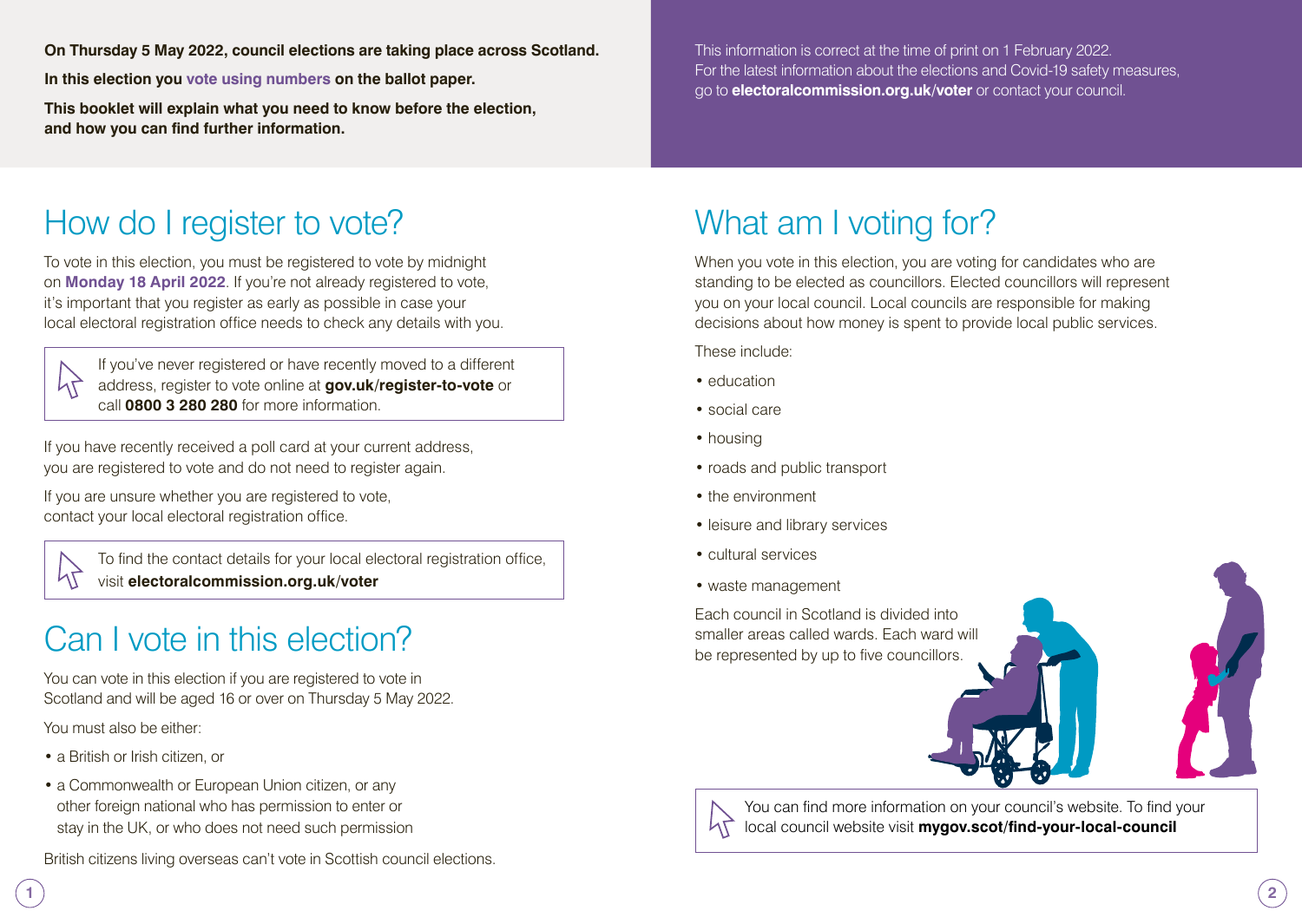#### How do I fill in the ballot paper?

For this election you vote **using numbers.** Your ballot paper will list all the candidates standing to be councillors in your ward. You will be asked to number the candidates in order of your choice using **1, 2, 3 and so on.**

#### How many candidates can I vote for?

In this election you can make as many or as few choices as you wish.

- Put the **number 1** in the voting box next to your **first choice**.
- Put the **number 2** in the voting box next to your **second choice**.
- Put the **number 3** in the voting box next to your **third choice**.

#### **And so on.**

You **don't** have to number every candidate.

If you make a mistake on your ballot paper, you can ask for a new one.

To find out more about the voting  $h$ system for Scottish council elections and how votes are counted go to **[electoralcommission.org.uk/voter](http://electoralcommission.org.uk/voter)**



This information is correct at the time of print on 1 February 2022. For the latest information about the elections and Covid-19 safety measures, go to **[electoralcommission.org.uk/voter](http://electoralcommission.org.uk/voter)** or contact your council.

### What will the ballot paper look like?

You will receive a ballot paper that looks similar to the one pictured below:

**Elm Party**

**Oak Party**

**Sycamore Party** 

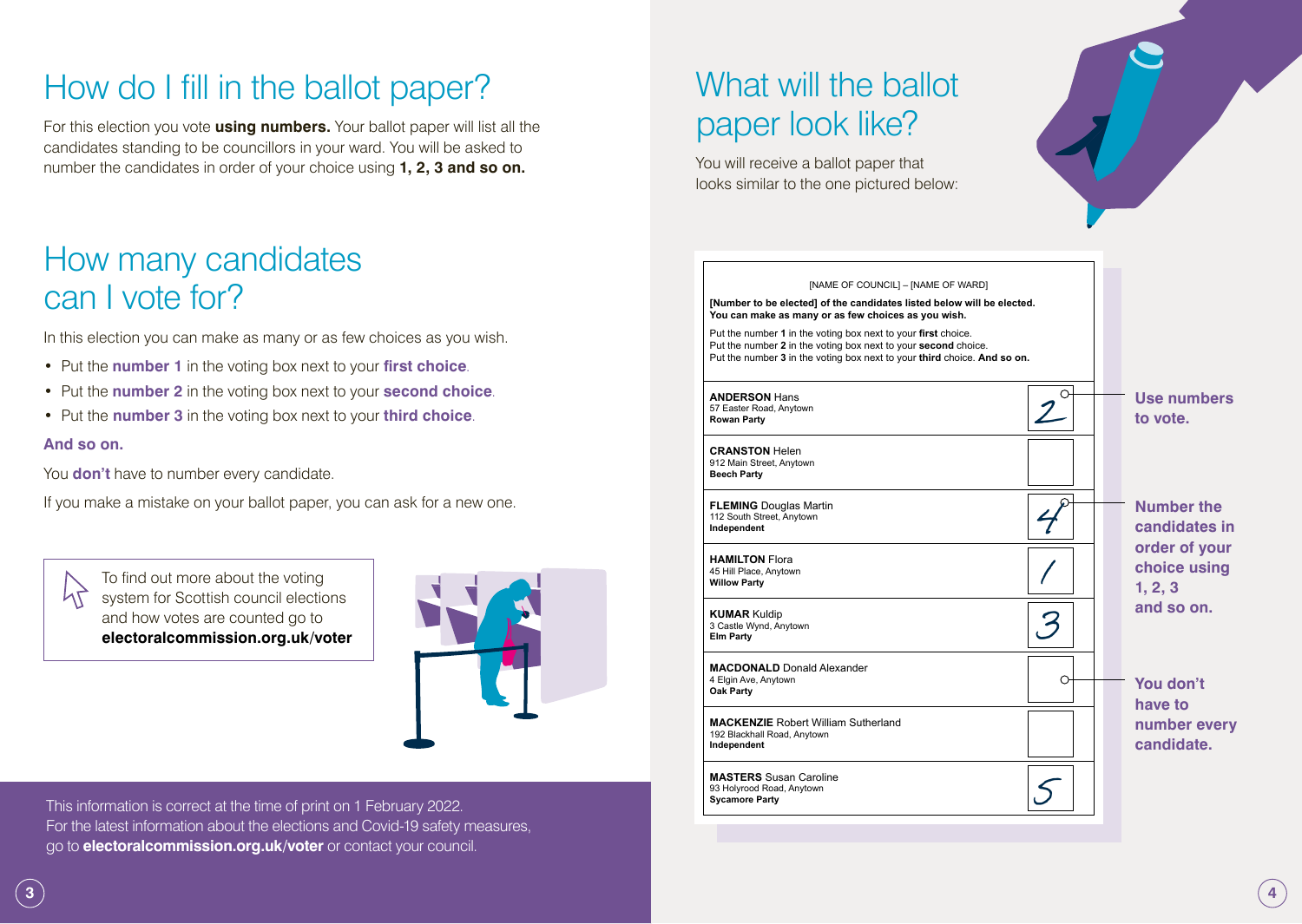| Thursday 5 May.                                                                                                                                   |  |
|---------------------------------------------------------------------------------------------------------------------------------------------------|--|
|                                                                                                                                                   |  |
| For more information or to get to a postal or proxy<br>application form, visit electoralcommission.org.<br>or call our helpline on 0800 3 280 280 |  |

#### What are the different ways to vote?

**At your polling station** on Thursday 5 May

Your poll card tells you where your polling place is. You don't need your poll card to vote and if you lose it, or don't receive it, you can visit our website to find out where your polling place is.

Polling places are open from 7am to 10pm.

**By post By proxy** (allowing somebody you trust to vote on your behalf)

To apply to vote by post, complete a postal vote application form and send it to your local electoral registration office to arrive by 5pm on Tuesday 19 April. To apply to vote by

You will receive your ballot paper by post. Complete and return your ballot paper, ensuring you leave enough time for it to arrive at your local

proxy, complete an application form and send it to your local electoral registration office to arrive by 5pm on Tuesday 26 April.

In an emergency where you cannot go to the polling place in person, you can apply for an emergency proxy up to 5pm on Thursday 5 May.

application form, and the entitled

This information is correct at the time of print on 1 February 2022. For the latest information about the elections and Covid-19 safety measures, go to **[electoralcommission.org.uk/voter](http://electoralcommission.org.uk/voter)** or contact your council.

## What can I expect at the polling place?

#### **Polling places will be safe places to vote during Covid-19 and will comply with Public Health Scotland guidance.**

A number of measures will be in place to help you stay safe when voting in person.

At the polling place, you may find many of the safety measures that have been in place in other indoor spaces such as banks and shops.



#### **Other ways to vote**

If you do not want to vote in person, you can vote by post or by proxy (asking someone that you trust to vote on your behalf).

If you are required to self-isolate due to Covid-19, you can apply for an emergency proxy up to 5pm on Thursday 5 May.

[For the latest information about the elections and Covid-19](http://electoralcommission.org.uk/voter)  safety measures, go to **electoralcommission.org.uk/voter** or contact your local council.

You will be expected to use the hand sanitiser provided when you enter and exit the polling place and you must wear a face covering at all times (unless you are exempt).

There will be enhanced ventilation and regular cleaning of surfaces. There may be plastic screens. You are welcome to bring your own pen or pencil to mark your ballot papers.

Physical distancing measures will be in place and there may be a one-way system. You may have to queue to enter the polling place as there will be a limit to the number of voters allowed in the building at any one time.